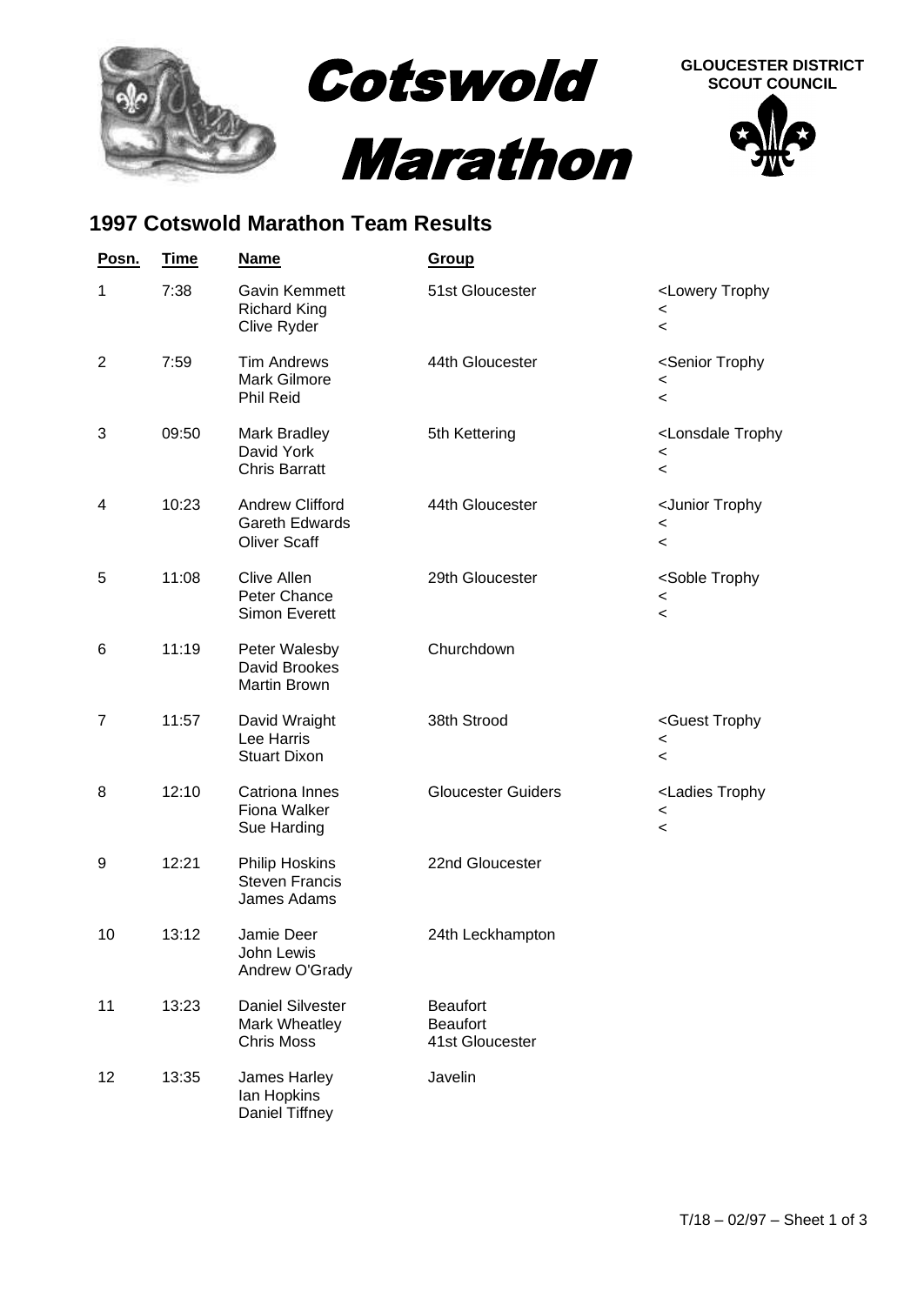| 13 | 14:21 | Paddy Langham<br><b>Neil Roberts</b><br>Sarah Mann            | <b>Cheltenham District Team</b> |                                          |
|----|-------|---------------------------------------------------------------|---------------------------------|------------------------------------------|
| 14 | 14:32 | Tom Burry<br><b>Richard Chew</b><br><b>Charles Townsend</b>   | Mayhill / Huntley               | <male novice="" td="" trophy<=""></male> |
| 15 | 14:56 | Christopher Lodwig<br>David Lodwig<br><b>Tristan Slater</b>   | <b>Tewkesbury District</b>      |                                          |
| 16 | 15:00 | Neil Jellyman<br>Steven Edgar<br><b>Mark Williams</b>         | 31st Gloucester                 |                                          |
| 17 | 15:14 | Andy Jarnes<br><b>Caroline Beck</b><br>Nick Beck              | 3rd Tewkesbury                  |                                          |
| 18 | 15:21 | Robert Haworth<br>Simon Wilkinson<br>Jon Harris               | Javelin                         |                                          |
| 19 | 16:31 | Neil Attwood<br>Andy Norman<br><b>Trevor Clark</b>            | <b>Bredon Cub Scout Group</b>   |                                          |
| 20 | 16:32 | David Barthorpe<br>Kevin Wise<br>Michael Wise                 | <b>Bredon Cub Scout Group</b>   |                                          |
| 21 | 16:58 | Paul Etheridge<br><b>Adrian Baker</b><br>Paul Pugh            | 1st Mayhill / Huntley           |                                          |
| 22 | 17:05 | <b>Albert Heck</b><br><b>Ulla Andersen</b><br>Helene Lavanant | Ise Valley                      |                                          |